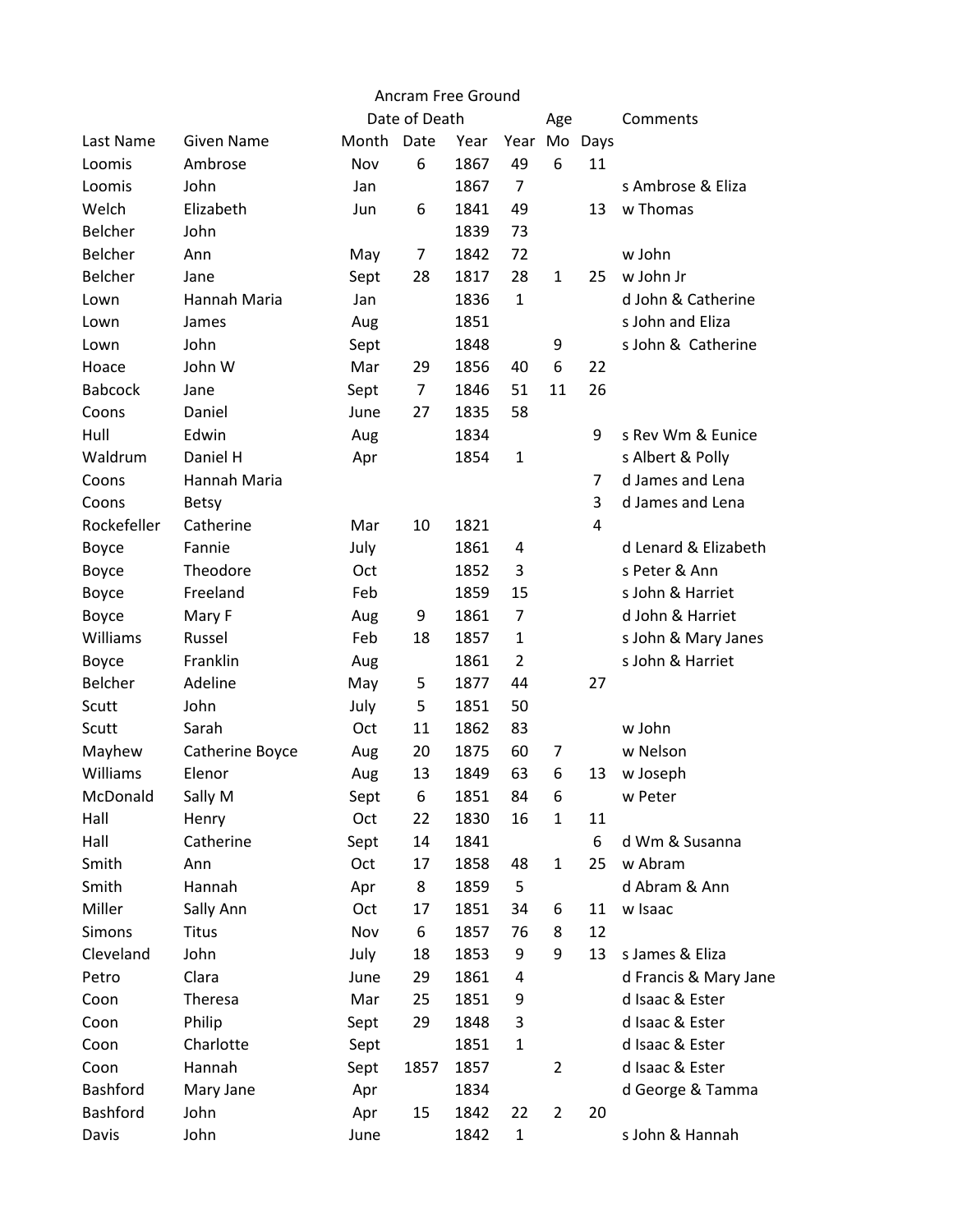| Davis        | William        | Aug  |                | 1841 |                |                | 20           | s John & Hannah        |
|--------------|----------------|------|----------------|------|----------------|----------------|--------------|------------------------|
| Davis        | Hannah         | Apr  | 11             | 1855 | 39             | 4              | 11           | w Robert I             |
| Turner       | <b>Bennett</b> | Sept | 6              | 1869 | 23             |                |              | two entries            |
| Davis        | Cornelius      | May  | 9              | 1822 | 45             | 5              | 15           | could be 1842          |
| Davis        | Hannah         | Dec  | 23             | 1860 | 17             | 9              | 17           |                        |
| Wheeler      | Polly          | Apr  | 25             | 1862 | 71             |                |              | w William              |
| Wheeler      | Jane           | Jan  | 19             | 1874 | 36             |                |              |                        |
| Shook        | Cora           | Jan  |                | 1867 | 4              |                |              | d Andrew & Jane        |
| Ashton       | Margaret       | Mar  | 31             | 1856 | 77             |                |              |                        |
| Davis        | Jennie         | Feb  |                | 1860 |                |                | 49           |                        |
| Davis        | Peter          | Feb  | 14             | 1876 | 28             | 4              | 8            | s Robert & Hannah      |
| Davis        | Bennett        | Sept | 6              | 1869 | 23             |                |              | two entries            |
| Davis        | Robert I       | May  | 27             | 1880 | 71             | $\overline{2}$ | 15           |                        |
| White        | Ida            | Apr  |                | 1861 | 4              |                |              | d Jacob & Elizabeth    |
| Pulver       | Elizabeth      | May  | 25             | 1860 | 39             | 4              | 6            | w William              |
| Shook        | Herman         | Aug  | 30             | 1863 |                |                | 17           | s Henry & Eliza        |
| <b>Butts</b> | William        | Sept |                | 1860 | 4              |                |              |                        |
| Silvernail   | Robert         | Aug  |                | 1861 | 5              |                |              | d Renselaer & Jane     |
| Silvernail   | Emeline        | Sept |                | 1862 | 5              |                |              | s Renselaer & Jane     |
| Loomis       | Catherine      | May  | 8              | 1868 | 55             | 10             |              | w Thomas               |
| Loomis       | Mary A         | Oct  | 30             | 1854 | $\overline{7}$ |                |              | d Catherine & Thomas   |
| Loomis       | David          | Dec  |                | 1859 | 3              |                |              | s Catherine & Thomas   |
| Loomis       | Rachel         | Oct  |                | 1861 |                | $\overline{2}$ |              | d Wm & Charity         |
| Smith        | Daniel T       | Aug  | 17             | 1860 | 95             | 7              | 23           |                        |
| Dennis       | <b>Nelly</b>   | June | 16             | 1862 | 62             | $\mathbf{1}$   | 14           | w Jacob                |
| Dennis       | Elizabeth      | Sept | $\overline{2}$ | 1831 | 62             |                |              | w Daniel               |
| Silvernail   | Infant Son     | Feb  |                | 1841 |                | 3              |              | s John and Tamar       |
| Silvernail   | Infant Son     | Feb  |                | 1841 |                | 8              |              | s John and Tamar       |
| Silvernail   | Peter          | Aug  | 16             | 1830 | 19             | $\mathbf{1}$   | 16           |                        |
| Silvernail   | Eve            | Apr  | 29             | 1842 | 26             | 8              |              | w John                 |
| Silvernail   | John           | Aug  | 23             | 1843 | 64             |                | 22           |                        |
| Potter       | <b>Bryant</b>  | May  |                | 1859 |                | $\overline{2}$ |              | s Stephen and Louise   |
| Dennis       | Maria          | Mar  | 14             | 1888 | 80             |                |              |                        |
| Dennis       | Almira         | Feb  | 11             | 1893 | 73             |                |              |                        |
| Dennis       | Esther         | Mar  | 27             | 1856 | 18             | 8              | 5            | d Teal & Sally         |
| Smith        | Lavinia        | Aug  |                | 1845 | $\overline{2}$ |                |              | d Adam and Margaret    |
| Dennis       | Catherine      | Sept | 8              | 1865 | 36             |                |              | w Remus                |
| Carle        | Abraham        | May  | 6              | 1842 | 74             |                |              |                        |
| Carle        | Hannah         | Sept | 5              | 1848 | 70             |                |              | w Abraham              |
| White        | Caroline       | Oct  |                | 1855 | 3              |                |              | d Jacob & Elizabeth    |
| White        | Helen          | May  |                | 1841 | $\mathbf{1}$   |                |              | d Jacob & Elizabeth    |
| Carle        | Euphema Ann    | Nov  | 22             | 1856 | 19             | 4              | 26           | d Abram & Rebecca      |
| Carle        | Porter         | Apr  |                | 1856 | $\overline{2}$ |                |              | s Abram & Rebecca      |
| Carle        | John           | June |                | 1851 |                |                | 21           | s Abram & Rebecca      |
| Carle        | James          | Sept |                | 1852 |                | 6              |              | s Abram & Rebecca      |
| Hall         | Henry          | Oct  | 22             | 1830 | 15             | $\mathbf{1}$   | $\mathbf{1}$ |                        |
| Carle        | Mary           | Dec  | 8              | 1843 | $\overline{2}$ |                |              | d Cornelius & Harriett |
|              |                |      |                |      |                |                |              |                        |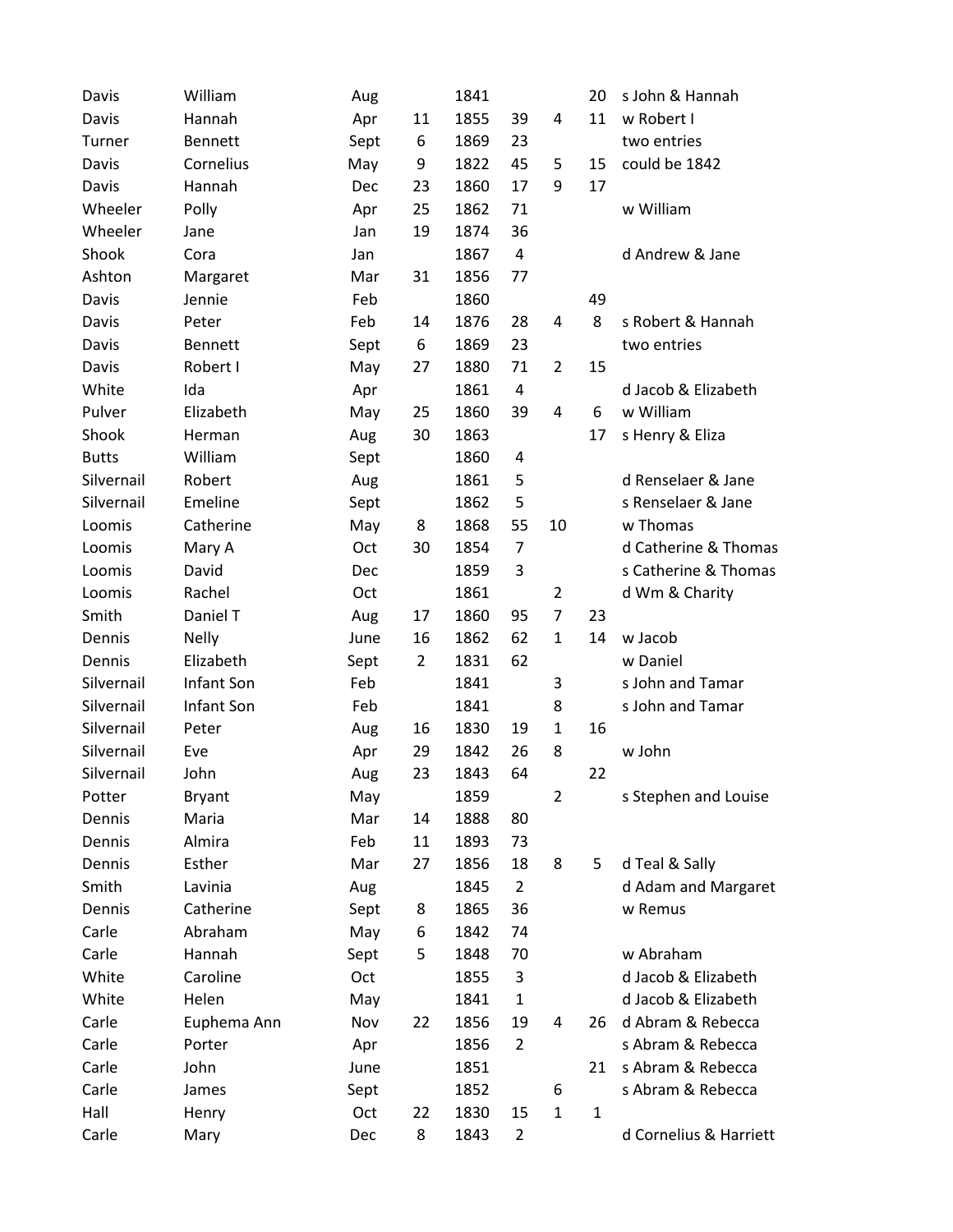| Tanner        | James           | Feb  | 11             | 1877 | 86             |                |                |                        |
|---------------|-----------------|------|----------------|------|----------------|----------------|----------------|------------------------|
| Tanner        | Annice          | May  | 11             | 1849 | 41             |                |                | w of James             |
| Finger        | Philip H.       | Oct  | 8              | 1861 | 3              | 8              | 9              | d Egbert & Caroline    |
| Finger        | Catherine M     | Oct  | 9              | 1861 | 5              | 8              | 18             | d Egbert & Caroline    |
| Finger        | son             | Sept | 28             | 1859 |                |                | 14             | s Egbert & Caroline    |
| Finger        | Egbert          | May  | 31             | 1876 | 45             | 7              | 15             |                        |
| Showers       | Joseph H.       | Mar  | 6              | 1834 | 56             | $\overline{2}$ | 14             |                        |
| Finger        | Frederick       | Oct  | 15             | 1837 | 65             | 6              | 6              |                        |
| Finger        | Dorothy         | Apr  | 17             | 1858 | 75             | 5              | 11             | w Frederick            |
| Roraback      | Dorothy         | Mar  | $\overline{2}$ | 1847 | 87             |                |                |                        |
| Roraback      | unknown         | May  | 24             | 1837 | 80             | 8              |                |                        |
| Roraback      | Christine C     | Apr  | 26             | 1875 | 86             |                |                |                        |
| Roraback      | Elizabeth       | Apr  | 24             | 1855 | 59             | 2              | 23             | w?                     |
| Scott         | William A       | Sept | 6              | 1828 | 20             | 5              | 20             | s James & Sussannah    |
| Roraback      | Conrad          | Aug  | 24             | 1828 |                |                |                | s Christian & Eliza    |
| Roraback      | Darius          | Nov  | 25             | 1828 | $\mathbf{1}$   |                |                | s Christian & Eliza    |
| Scott         | Susannah        | Apr  | 21             | 1798 | 23             |                |                | first wife of James    |
| Scott         | Susannah (also) | Feb  | 11             | 1841 | 59             | 11             | 1              | second wife of James   |
| Scott         | Malinda         | Apr  | 12             | 1844 | 20             | 7              | 20             | dau (under Susannah)   |
| Scott         | James           | Oct  | $\overline{2}$ | 1853 | 82             | 4              | 6              |                        |
| Scott         | Elizabeth       | May  | 9              | 1847 | 75             |                |                | w James                |
| Roraback      | Caroline        | Sept | 12             | 1828 | $\mathbf{1}$   |                |                | d Francis & Polly      |
| Roraback      | Francis         | Jan  | 28             | 1858 | 54             | 6              | 5              |                        |
| <b>Barlow</b> | Myron           | Mar  | 25             | 1828 | 17             | 9              | $\mathbf{1}$   |                        |
| Roraback      | Sally           | May  | 18             | 1861 | 60             | $\mathbf{1}$   | 6              |                        |
| Scott         | William H.      | Sept | 15             | 1851 | $\overline{2}$ | 10             | 13             |                        |
| Scott         | Phebe Ann       | Dec  | 28             | 1891 |                |                |                |                        |
| Roraback      | John G.         | Feb  | 10             | 1858 | 60             | 4              | 8              |                        |
| Roraback      | George F.       | July | 6              | 1863 | 4              |                |                |                        |
| Felker        | William N       |      |                |      |                | 8              |                |                        |
| Loomis        | Juliet          | May  | 9              | 1850 | 43             | 3              | 8              |                        |
| Rikert        | Susan A         | Nov  | 14             | 1860 | 73             | 2              | 26             |                        |
| Finkel        | Mehitabel M     | Mar  | 11             | 1835 | 82             |                |                |                        |
| Shook         | Oscar           | Mar  | 26             | 1847 | $\mathbf{1}$   |                |                |                        |
| McArthur      | Barbara A       | Nov  | 27             | 1867 | 47             | 4              |                |                        |
| McArthur      | Amy             | Dec  | 20             | 1853 | 18             |                |                |                        |
| Shaw          | Martha          | Apr  |                | 1854 | 5              |                |                |                        |
| Coons         | Sarah           |      |                |      | 1              |                |                | dau Lucinda            |
| Coons         | John Adams      | Nov  |                | 1831 |                | 6              |                | s Philip & Julia A     |
| Snyder        | Esben           | Mar  | 7              | 1875 | 16             |                |                |                        |
| Coons         | Isabel A        | June | 1851           |      |                | 7              |                | dau Calvin & Elizabeth |
| Coons         | Charles         | Apr  | 21             | 1855 |                | 6              |                | s Calvin & Elizabeth   |
| Coons         | <b>Betsey</b>   | Sept |                | 1824 | 4              |                |                | dau Henry & Polly      |
| Coons         | Andrew          | May  | 9              | 1835 | 81             | 9              | 11             |                        |
| Coons         | Barbara A       | Sept | 5              | 1839 | 79             | 11             | 24             | w of Andrew            |
| Coons         | John Esq        | Sept | 24             | 1843 | 53             | 3              | $\overline{2}$ |                        |
| Coons         | John A.         | Nov  | 8              | 1847 | 21             | 6              | 23             |                        |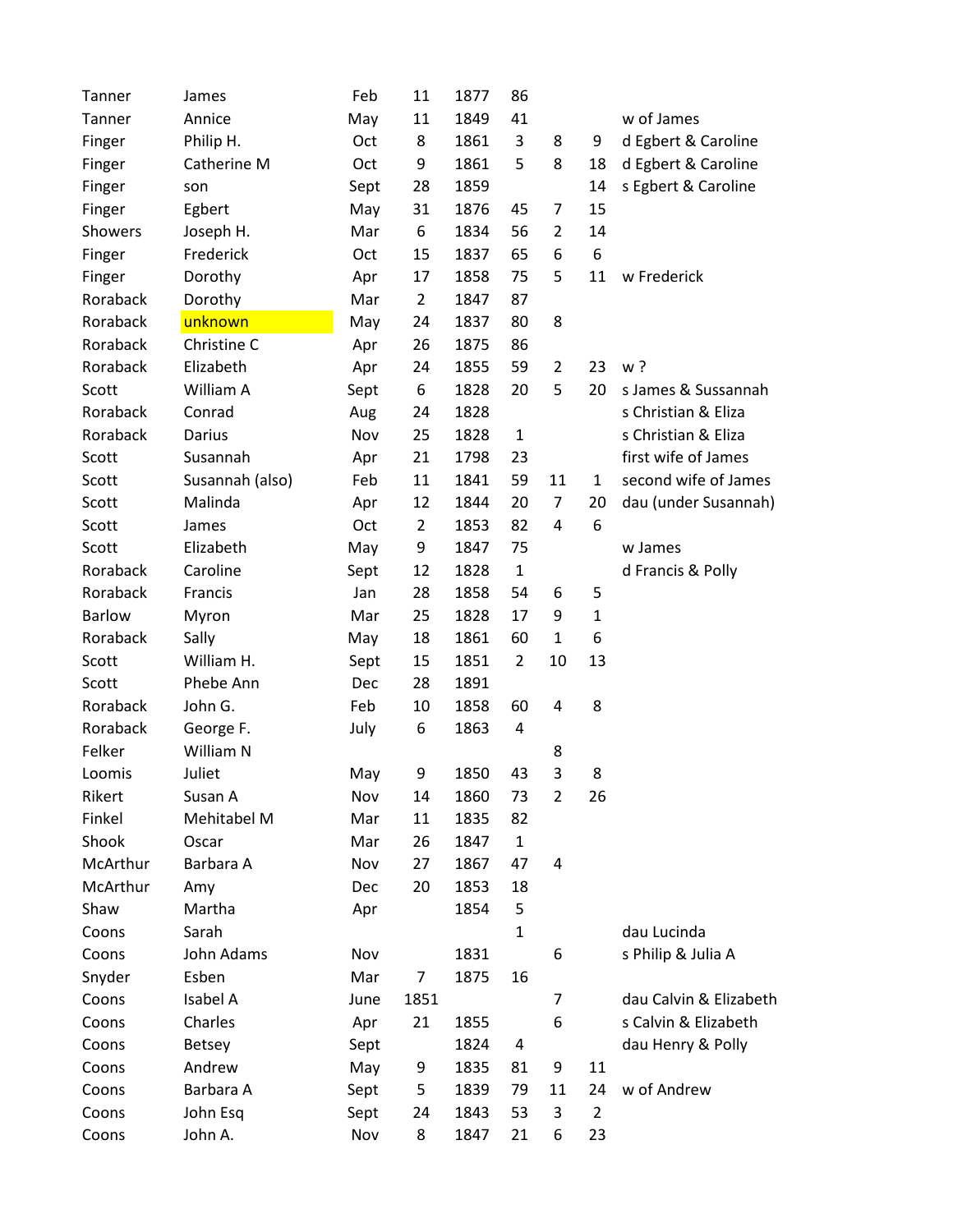| dau Silas & Betsey        |
|---------------------------|
|                           |
|                           |
|                           |
|                           |
|                           |
|                           |
|                           |
|                           |
|                           |
|                           |
| s Reuben & Olive          |
|                           |
|                           |
| with Samuel & Betsy       |
|                           |
|                           |
|                           |
|                           |
|                           |
|                           |
|                           |
| of Grovenor and Eliz      |
| dau of Jeremiah & Charity |
| s of Jeremiah & Charity   |
|                           |
|                           |
| s Cornelius & Harriett    |
| s James & Mararet         |
| s James & Mararet         |
| s James & Mararet         |
| dau William & Betsy       |
|                           |
|                           |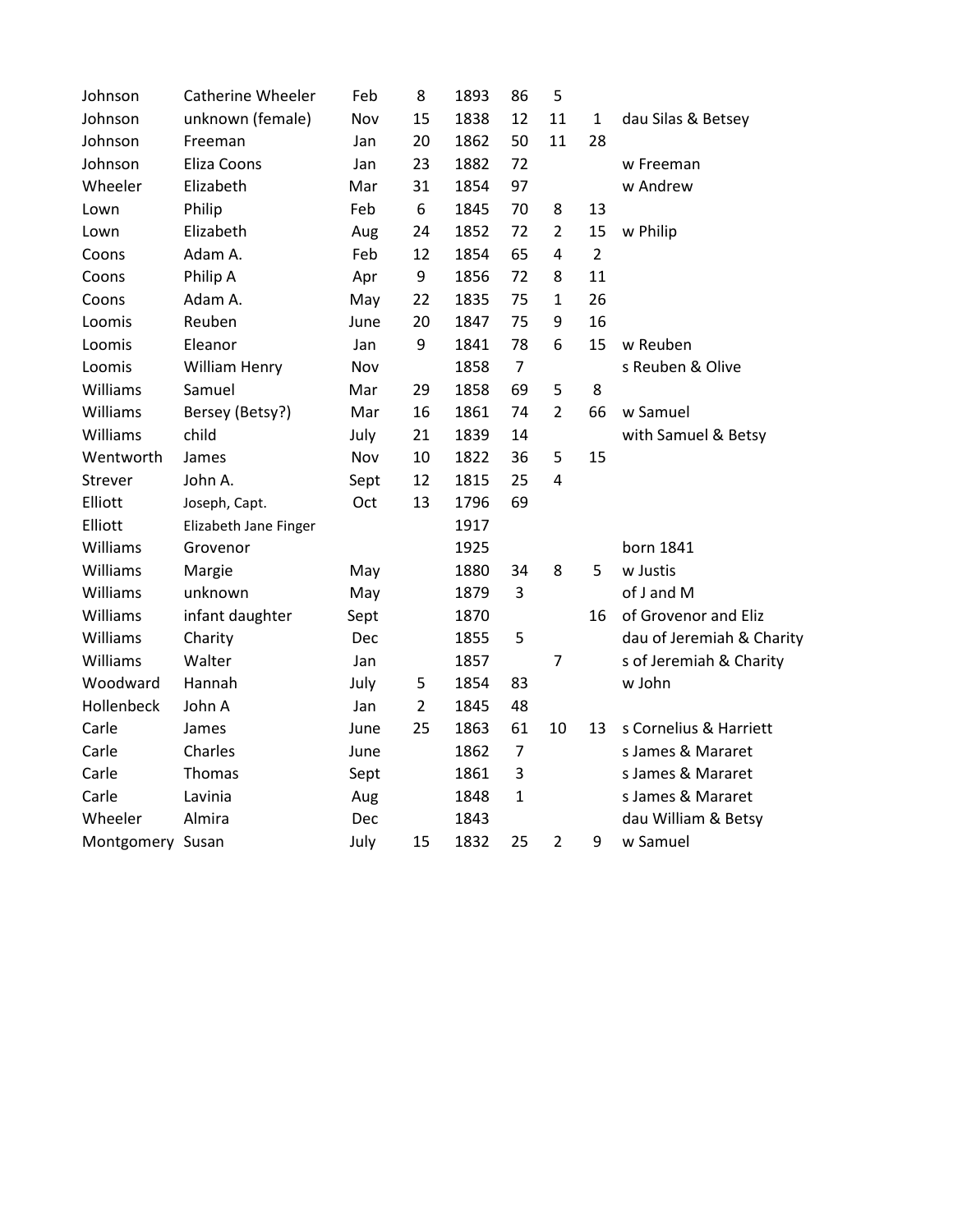| Ancram Free Ground |                   |            |               |                   |                |     |                |                        |  |
|--------------------|-------------------|------------|---------------|-------------------|----------------|-----|----------------|------------------------|--|
|                    |                   |            | Date of Death |                   |                | Age |                | Comments               |  |
| Last Name          | <b>Given Name</b> | Month Date |               | Year Year Mo Days |                |     |                |                        |  |
| Ashton             | Margaret          | Mar        | 31            | 1856              | 77             |     |                |                        |  |
| <b>Babcock</b>     | Jane              | Sept       | 7             | 1846              | 51             | 11  | 26             |                        |  |
| <b>Barlow</b>      | Myron             | Mar        | 25            | 1828              | 17             | 9   | $\mathbf{1}$   |                        |  |
| <b>Bashford</b>    | Mary Jane         | Apr        |               | 1834              |                |     |                | d George & Tamma       |  |
| Bashford           | John              | Apr        | 15            | 1842              | 22             | 2   | 20             |                        |  |
| <b>Belcher</b>     | John              |            |               | 1839              | 73             |     |                |                        |  |
| Belcher            | Ann               | May        | 7             | 1842              | 72             |     |                | w John                 |  |
| <b>Belcher</b>     | Jane              | Sept       | 28            | 1817              | 28             | 1   | 25             | w John Jr              |  |
| Belcher            | Adeline           | May        | 5             | 1877              | 44             |     | 27             |                        |  |
| Boyce              | Fannie            | July       |               | 1861              | 4              |     |                | d Lenard & Elizabeth   |  |
| Boyce              | Theodore          | Oct        |               | 1852              | 3              |     |                | s Peter & Ann          |  |
| Boyce              | Freeland          | Feb        |               | 1859              | 15             |     |                | s John & Harriet       |  |
| Boyce              | Mary F            | Aug        | 9             | 1861              | $\overline{7}$ |     |                | d John & Harriet       |  |
| Boyce              | Franklin          | Aug        |               | 1861              | $\overline{2}$ |     |                | s John & Harriet       |  |
| <b>Butts</b>       | William           | Sept       |               | 1860              | 4              |     |                |                        |  |
| Carle              | Abraham           | May        | 6             | 1842              | 74             |     |                |                        |  |
| Carle              | Hannah            | Sept       | 5             | 1848              | 70             |     |                | w Abraham              |  |
| Carle              | Euphema Ann       | Nov        | 22            | 1856              | 19             | 4   | 26             | d Abram & Rebecca      |  |
| Carle              | Porter            | Apr        |               | 1856              | $\overline{2}$ |     |                | s Abram & Rebecca      |  |
| Carle              | John              | June       |               | 1851              |                |     | 21             | s Abram & Rebecca      |  |
| Carle              | James             | Sept       |               | 1852              |                | 6   |                | s Abram & Rebecca      |  |
| Carle              | Mary              | <b>Dec</b> | 8             | 1843              | 2              |     |                | d Cornelius & Harriett |  |
| Carle              | James             | June       | 25            | 1863              | 61             | 10  | 13             | s Cornelius & Harriett |  |
| Carle              | Charles           | June       |               | 1862              | 7              |     |                | s James & Mararet      |  |
| Carle              | Thomas            | Sept       |               | 1861              | 3              |     |                | s James & Mararet      |  |
| Carle              | Lavinia           | Aug        |               | 1848              | $\mathbf{1}$   |     |                | s James & Mararet      |  |
| Cleveland          | John              | July       | 18            | 1853              | 9              | 9   | 13             | s James & Eliza        |  |
| Coon               | <b>Theresa</b>    | Mar        | 25            | 1851              | 9              |     |                | d Isaac & Ester        |  |
| Coon               | Philip            | Sept       | 29            | 1848              | 3              |     |                | d Isaac & Ester        |  |
| Coon               | Charlotte         | Sept       |               | 1851              | $\mathbf{1}$   |     |                | d Isaac & Ester        |  |
| Coon               | Hannah            | Sept       | 1857          | 1857              |                | 2   |                | d Isaac & Ester        |  |
| Coons              | Daniel            | June       | 27            | 1835              | 58             |     |                |                        |  |
| Coons              | Hannah Maria      |            |               |                   |                |     | 7              | d James and Lena       |  |
| Coons              | <b>Betsy</b>      |            |               |                   |                |     | 3              | d James and Lena       |  |
| Coons              | Sarah             |            |               |                   | $\mathbf{1}$   |     |                | dau Lucinda            |  |
| Coons              | John Adams        | Nov        |               | 1831              |                | 6   |                | s Philip & Julia A     |  |
| Coons              | Isabel A          | June       | 1851          |                   |                | 7   |                | dau Calvin & Elizabeth |  |
| Coons              | Charles           | Apr        | 21            | 1855              |                | 6   |                | s Calvin & Elizabeth   |  |
| Coons              | <b>Betsey</b>     | Sept       |               | 1824              | 4              |     |                | dau Henry & Polly      |  |
| Coons              | Andrew            | May        | 9             | 1835              | 81             | 9   | 11             |                        |  |
| Coons              | Barbara A         | Sept       | 5             | 1839              | 79             | 11  | 24             | w of Andrew            |  |
| Coons              | John Esq          | Sept       | 24            | 1843              | 53             | 3   | $\overline{2}$ |                        |  |
| Coons              | John A.           | Nov        | 8             | 1847              | 21             | 6   | 23             |                        |  |
| Coons              | Adam A.           | Feb        | 12            | 1854              | 65             | 4   | $\overline{2}$ |                        |  |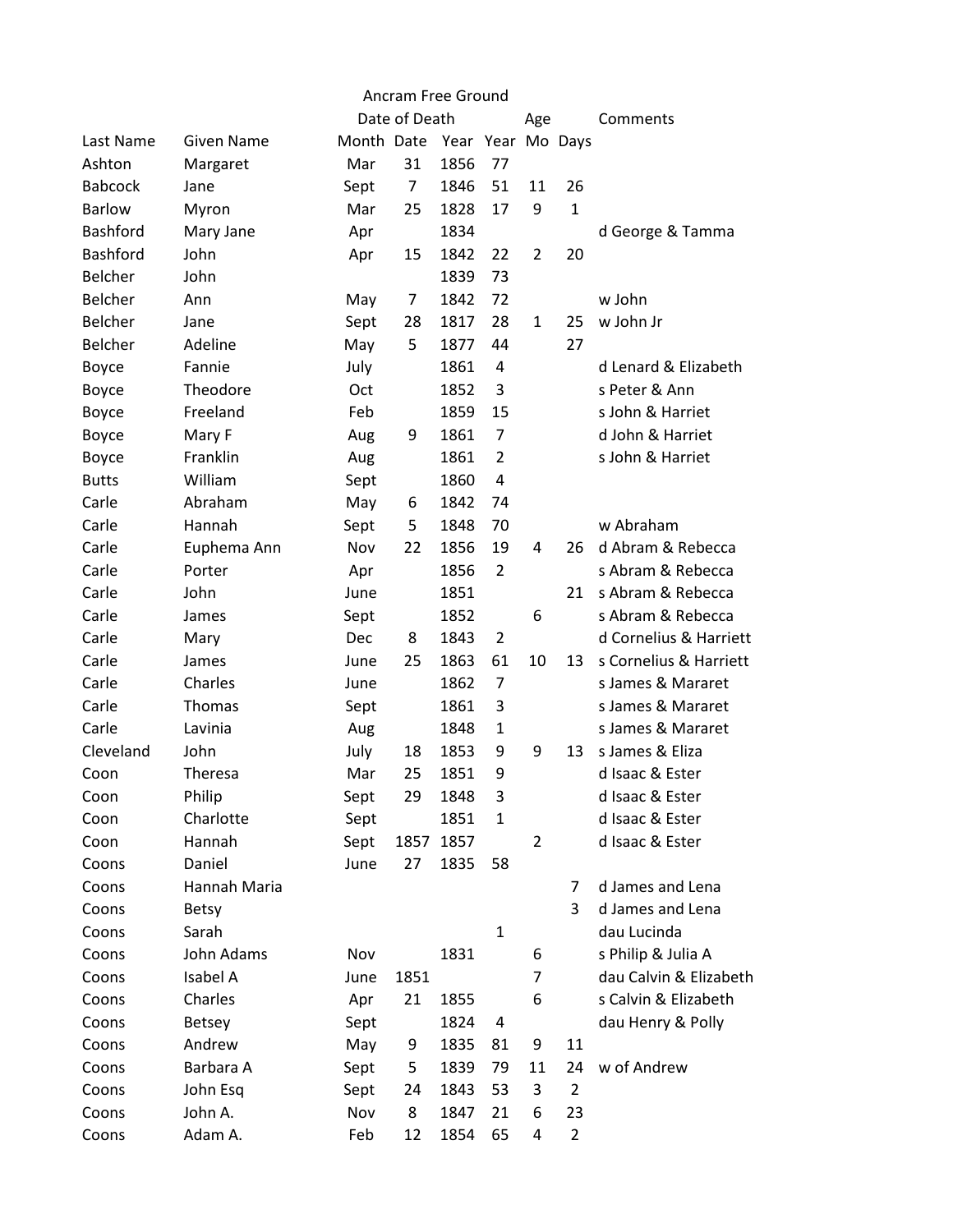| Coons      | Philip A                 | Apr  | 9              | 1856 | 72             | 8            | 11           |                      |
|------------|--------------------------|------|----------------|------|----------------|--------------|--------------|----------------------|
| Coons      | Adam A.                  | May  | 22             | 1835 | 75             | $\mathbf{1}$ | 26           |                      |
| Davis      | John                     | June |                | 1842 | $\mathbf{1}$   |              |              | s John & Hannah      |
| Davis      | William                  | Aug  |                | 1841 |                |              | 20           | s John & Hannah      |
| Davis      | Hannah                   | Apr  | 11             | 1855 | 39             | 4            | 11           | w Robert I           |
| Davis      | Cornelius                | May  | 9              | 1822 | 45             | 5            | 15           | could be 1842        |
| Davis      | Hannah                   | Dec  | 23             | 1860 | 17             | 9            | 17           |                      |
| Davis      | Jennie                   | Feb  |                | 1860 |                |              | 49           |                      |
| Davis      | Peter                    | Feb  | 14             | 1876 | 28             | 4            | 8            | s Robert & Hannah    |
| Davis      | <b>Bennett</b>           | Sept | 6              | 1869 | 23             |              |              | two entries          |
| Davis      | Robert I                 | May  | 27             | 1880 | 71             | 2            | 15           |                      |
| Dennis     | <b>Nelly</b>             | June | 16             | 1862 | 62             | $\mathbf{1}$ | 14           | w Jacob              |
| Dennis     | Elizabeth                | Sept | $\overline{2}$ | 1831 | 62             |              |              | w Daniel             |
| Dennis     | Maria                    | Mar  | 14             | 1888 | 80             |              |              |                      |
| Dennis     | Almira                   | Feb  | 11             | 1893 | 73             |              |              |                      |
| Dennis     | Esther                   | Mar  | 27             | 1856 | 18             | 8            | 5            | d Teal & Sally       |
| Dennis     | Catherine                | Sept | 8              | 1865 | 36             |              |              | w Remus              |
| Elliott    | Joseph, Capt.            | Oct  | 13             | 1796 | 69             |              |              |                      |
| Elliott    | Elizabeth Jane Finger    |      |                | 1917 |                |              |              | w of Joseph          |
| Felker     | William N                |      |                |      |                | 8            |              |                      |
| Finger     | Philip H.                | Oct  | 8              | 1861 | 3              | 8            | 9            | d Egbert & Caroline  |
| Finger     | Catherine M              | Oct  | 9              | 1861 | 5              | 8            | 18           | d Egbert & Caroline  |
| Finger     | son                      | Sept | 28             | 1859 |                |              | 14           | s Egbert & Caroline  |
| Finger     | Egbert                   | May  | 31             | 1876 | 45             | 7            | 15           |                      |
| Finger     | Frederick                | Oct  | 15             | 1837 | 65             | 6            | 6            |                      |
| Finger     | Dorothy                  | Apr  | 17             | 1858 | 75             | 5            | 11           | w Frederick          |
| Finkel     | Mehitabel M              | Mar  | 11             | 1835 | 82             |              |              |                      |
| Hall       | Henry                    | Oct  | 22             | 1830 | 16             | $\mathbf{1}$ | 11           |                      |
| Hall       | Catherine                | Sept | 14             | 1841 |                |              | 6            | d Wm & Susanna       |
| Hall       | Henry                    | Oct  | 22             | 1830 | 15             | 1            | $\mathbf{1}$ |                      |
| Hoace      | John W                   | Mar  | 29             | 1856 | 40             | 6            | 22           |                      |
| Hollenbeck | John A                   | Jan  | 2              | 1845 | 48             |              |              |                      |
| Hull       | Edwin                    | Aug  |                | 1834 |                |              | 9            | s Rev Wm & Eunice    |
| Johnson    | <b>Catherine Wheeler</b> | Feb  | 8              | 1893 | 86             | 5            |              |                      |
| Johnson    | unknown (female)         | Nov  | 15             | 1838 | 12             | 11           | 1            | dau Silas & Betsey   |
| Johnson    | Freeman                  | Jan  | 20             | 182  | 50             | 11           | 28           |                      |
| Johnson    | Eliza Coons              | Jan  | 23             | 1882 | 72             |              |              | w Freeman            |
| Loomis     | Ambrose                  | Nov  | 6              | 1867 | 49             | 6            | 11           |                      |
| Loomis     | John                     | Jan  |                | 1867 | 7              |              |              | s Ambrose & Eliza    |
| Loomis     | Catherine                | May  | 8              | 1868 | 55             | 10           |              | w Thomas             |
| Loomis     | Mary A                   | Oct  | 30             | 1854 | 7              |              |              | d Catherine & Thomas |
| Loomis     | David                    | Dec  |                | 1859 | 3              |              |              | s Catherine & Thomas |
| Loomis     | Rachel                   | Oct  |                | 1861 |                | 2            |              | d Wm & Charity       |
| Loomis     | Juliet                   | May  | 9              | 1850 | 43             | 3            | 8            |                      |
| Loomis     | Reuben                   | June | 20             | 1847 | 75             | 9            | 16           |                      |
| Loomis     | Eleanor                  | Jan  | 9              | 1841 | 78             | 6            | 15           | w Reuben             |
| Loomis     | William Henry            | Nov  |                | 1858 | $\overline{7}$ |              |              | s Reuben & Olive     |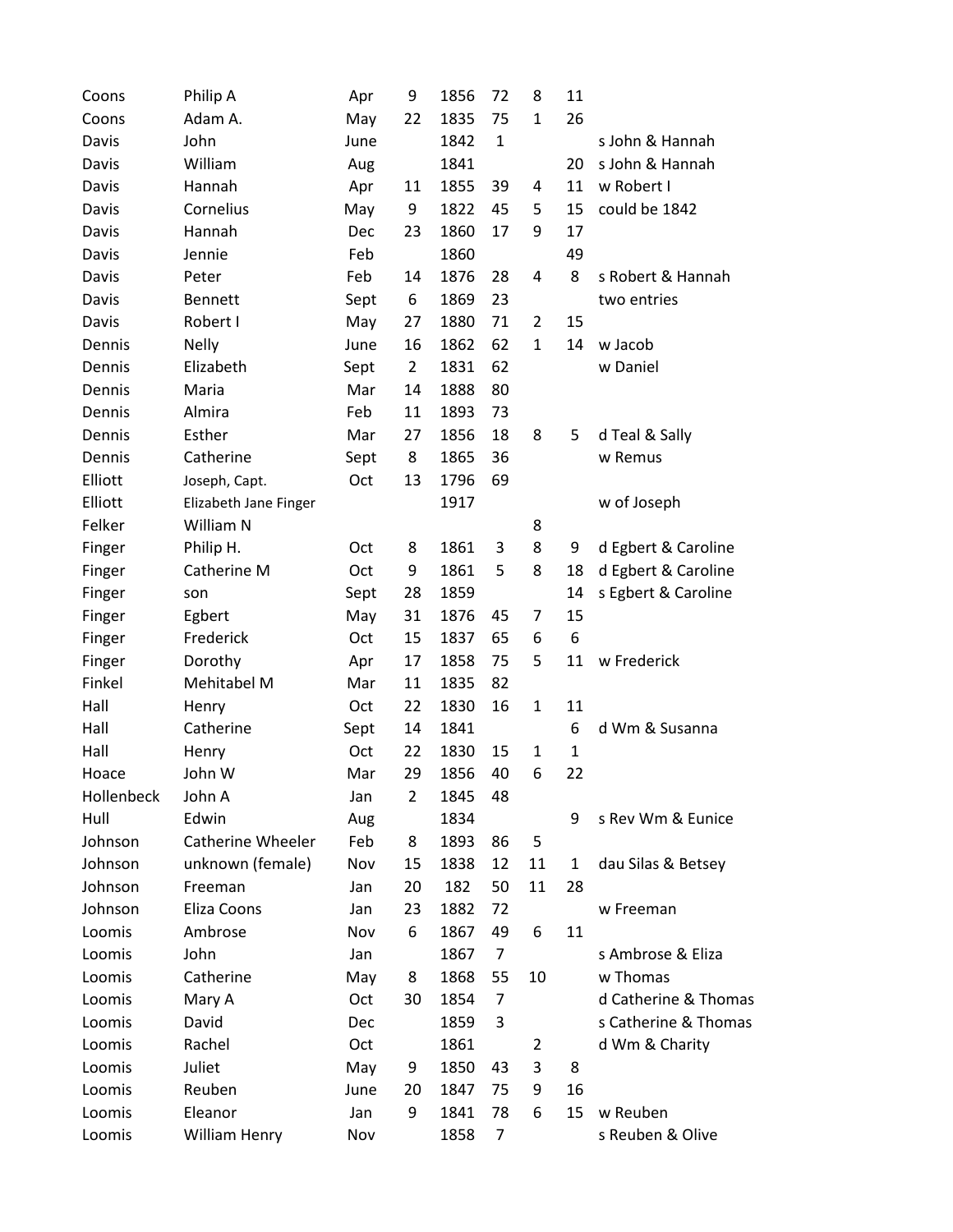| Lown        | Hannah Maria    | Jan  |                | 1836 | $\mathbf{1}$   |                |                | d John & Catherine    |
|-------------|-----------------|------|----------------|------|----------------|----------------|----------------|-----------------------|
| Lown        | James           | Aug  |                | 1851 |                |                |                | s John and Eliza      |
| Lown        | John            | Sept |                | 1848 |                | 9              |                | s John & Catherine    |
| Lown        | Philip          | Feb  | 6              | 1845 | 70             | 8              | 13             |                       |
| Lown        | Elizabeth       | Aug  | 24             | 1852 | 72             | $\overline{2}$ | 15             | w Philip              |
| Mayhew      | Catherine Boyce | Aug  | 20             | 1875 | 60             | $\overline{7}$ |                | w Nelson              |
| McArthur    | Barbara A       | Nov  | 27             | 1867 | 47             | 4              |                |                       |
| McArthur    | Amy             | Dec  | 20             | 1853 | 18             |                |                |                       |
| McDonald    | Sally M         | Sept | 6              | 1851 | 84             | 6              |                | w Peter               |
| Miller      | Sally Ann       | Oct  | 17             | 1851 | 34             | 6              | 11             | w Isaac               |
| Montgomery  | Susan           | July | 15             | 1832 | 25             | $\overline{2}$ | 9              | w Samuel              |
| Petro       | Clara           | June | 29             | 1861 | 4              |                |                | d Francis & Mary Jane |
| Potter      | <b>Bryant</b>   | May  |                | 1859 |                | $\overline{2}$ |                | s Stephen and Louise  |
| Pulver      | Elizabeth       | May  | 25             | 1860 | 39             | 4              | 6              | w William             |
| Rikert      | Susan A         | Nov  | 14             | 1860 | 73             | $\overline{2}$ | 26             |                       |
| Rockefeller | Catherine       | Mar  | 10             | 1821 |                |                | $\overline{4}$ |                       |
| Roraback    | Dorothy         | Mar  | $\overline{2}$ | 1847 | 87             |                |                |                       |
| Roraback    | unknown         | May  | 24             | 1837 | 80             | 8              |                |                       |
| Roraback    | Christine C     | Apr  | 26             | 1875 | 86             |                |                |                       |
| Roraback    | Elizabeth       | Apr  | 24             | 1855 | 59             | $\overline{2}$ | 23             | w?                    |
| Roraback    | Conrad          | Aug  | 24             | 1828 |                |                |                | s Christian & Eliza   |
| Roraback    | Darius          | Nov  | 25             | 1828 | $\mathbf{1}$   |                |                | s Christian & Eliza   |
| Roraback    | Caroline        | Sept | 12             | 1828 | 1              |                |                | d Francis & Polly     |
| Roraback    | Francis         | Jan  | 28             | 1858 | 54             | 6              | 5              |                       |
| Roraback    | Sally           | May  | 18             | 1861 | 60             | $\mathbf{1}$   | 6              |                       |
| Roraback    | John G.         | Feb  | 10             | 1858 | 60             | 4              | 8              |                       |
| Roraback    | George F.       | July | 6              | 1863 | 4              |                |                |                       |
| Scott       | William A       | Sept | 6              | 1828 | 20             | 5              | 20             | s James & Sussannah   |
| Scott       | Susannah        | Apr  | 21             | 1798 | 23             |                |                | first wife of James   |
| Scott       | Susannah (also) | Feb  | 11             | 1841 | 59             | 11             | 1              | second wife of James  |
| Scott       | Malinda         | Apr  | 12             | 1844 | 20             | $\overline{7}$ | 20             | dau (under Susannah)  |
| Scott       | James           | Oct  | 2              | 1853 | 82             | 4              | 6              |                       |
| Scott       | Elizabeth       | May  | 9              | 1847 | 75             |                |                | w James               |
| Scott       | William H.      | Sept | 15             | 1851 | $\overline{2}$ | 10             | 13             |                       |
| Scott       | Phebe Ann       | Dec  | 28             | 1891 |                |                |                |                       |
| Scutt       | John            | July | 5              | 1851 | 50             |                |                |                       |
| Scutt       | Sarah           | Oct  | 11             | 1862 | 83             |                |                | w John                |
| Shaw        | Martha          | Apr  |                | 1854 | 5              |                |                |                       |
| Shook       | Cora            | Jan  |                | 1867 | 4              |                |                | d Andrew & Jane       |
| Shook       | Herman          | Aug  | 30             | 1863 |                |                | 17             | s Henry & Eliza       |
| Shook       | Oscar           | Mar  | 26             | 1847 | $\mathbf{1}$   |                |                |                       |
| Showers     | Joseph H.       | Mar  | 6              | 1834 | 56             | 2              | 14             |                       |
| Silvernail  | Robert          | Aug  |                | 1861 | 5              |                |                | d Renselaer & Jane    |
| Silvernail  | Emeline         | Sept |                | 1862 | 5              |                |                | s Renselaer & Jane    |
| Silvernail  | Infant Son      | Feb  |                | 1841 |                | 3              |                | s John and Tamar      |
| Silvernail  | Infant Son      | Feb  |                | 1841 |                | 8              |                | s John and Tamar      |
| Silvernail  | Peter           | Aug  | 16             | 1830 | 19             | $\mathbf{1}$   | 16             |                       |